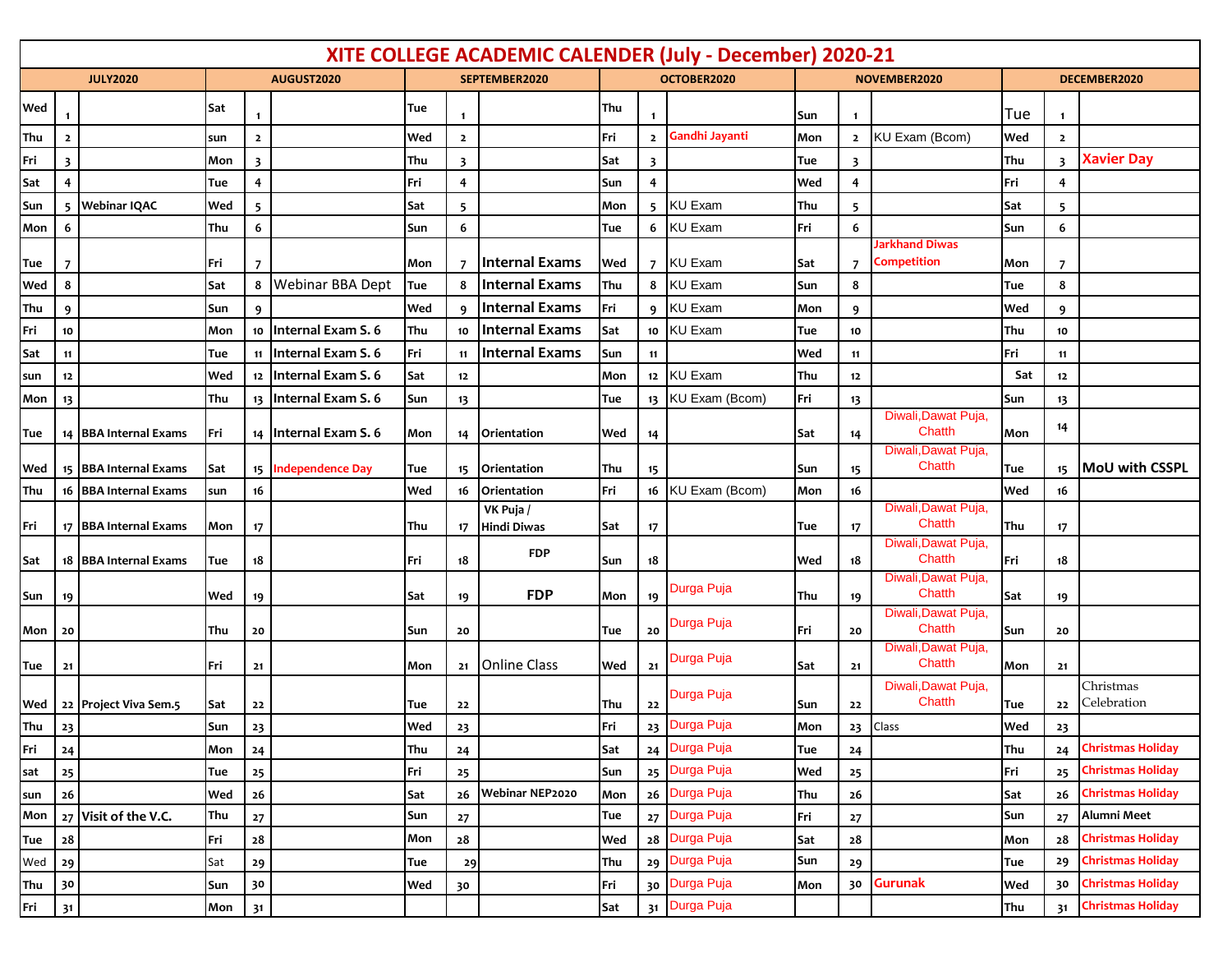| XITE COLLEGE ACADEMIC CALENDER (January - June) 2020-21 |    |                                             |                      |        |                                        |                   |              |                                               |                   |                         |                       |                 |                         |                                                    |                  |    |                                             |
|---------------------------------------------------------|----|---------------------------------------------|----------------------|--------|----------------------------------------|-------------------|--------------|-----------------------------------------------|-------------------|-------------------------|-----------------------|-----------------|-------------------------|----------------------------------------------------|------------------|----|---------------------------------------------|
| JANUARY 2021                                            |    |                                             | <b>FEBRUARY 2021</b> |        |                                        | <b>MARCH 2021</b> |              |                                               | <b>APRIL 2021</b> |                         |                       | <b>MAY 2021</b> |                         |                                                    | <b>JUNE 2021</b> |    |                                             |
| Fri                                                     | 1  | <b>Christmas Holiday</b>                    | Mon                  | 1      | <b>Spoken English</b><br>Class $(*30)$ | Mon               | 1            | <b>Offline Classes</b>                        | Thu               | 1                       | <b>Mondy Thursday</b> | Sat             | 1                       | <b>Felicitation of</b><br><b>Maintenance Staff</b> | Tue              | 1  |                                             |
| Sat                                                     | 2  | <b>Christmas Holiday</b>                    | Tue                  | 2      |                                        | Tue               | $\mathbf{2}$ | <b>Internal Exams</b>                         | Fri               | $\mathbf{2}$            | <b>Good Friday</b>    | Sun             | $\mathbf{2}$            |                                                    | Wed              | 2  |                                             |
| Sun                                                     | З  | <b>Christmas Holiday</b>                    | Wed                  | 3      |                                        | Wed               | 3            | <b>Internal Exams</b>                         | Sat               | 3                       |                       | Mon             | 3                       |                                                    | Thu              | 3  |                                             |
| Mon                                                     | 4  | <b>Regular Class</b>                        | Thu                  | 4      |                                        | Thu               | 4            | <b>Internal Exams</b>                         | Sun               |                         | <b>Easter</b>         | Tue             | 4                       |                                                    | Fri              | 4  |                                             |
| Tue                                                     | 5  | <b>Guru Govind</b>                          | Fri                  | 5      |                                        | Fri               | 5            | Internai Exams /<br><b>Provincial Visited</b> | Mon               | 5                       | <b>Easter Holiday</b> | Wed             | 5                       |                                                    | Sat              | 5  |                                             |
| Wed                                                     | 6  | <b>Faculty Devt.</b><br><b>IQAC Meeting</b> | Sat                  | 6      | XLRI Business Ethics<br>Oration        | Sat               | 6            | <b>Internal Exams</b>                         | Tue               | 6                       |                       | Thu             | 6                       |                                                    | Sun              | 6  |                                             |
| Thu                                                     | 7  |                                             | Sun                  | 7      |                                        | Sun               | 7            |                                               | Wed               | $\overline{\mathbf{z}}$ |                       | Fri             | $\overline{\mathbf{z}}$ | <b>Buddha Purnima</b>                              | Mon              | 7  |                                             |
| Fri                                                     | 8  |                                             | Mon                  | 8      |                                        | Mon               | 8            | <b>New Semester</b>                           | Thu               | 8                       |                       | Sat             | 8                       |                                                    | Tue              | 8  |                                             |
| Sat                                                     | 9  |                                             | Tue                  | 9      |                                        | Tue               | 9            | <b>ASIA Team visit</b>                        | Fri               | 9                       | 1st F. Res. Present.  | Sun             | 9                       |                                                    | Wed              | 9  |                                             |
| Sun                                                     | 10 |                                             | Wed                  | 10     |                                        | Wed               | 10           |                                               | Sat               | 10                      |                       | Mon             | 10                      | <b>PT Meetings</b>                                 | Thu              | 10 |                                             |
| <b>Mon</b>                                              | 11 |                                             | Thu                  | 11     |                                        | Thu               | 11           | <b>Mahashivratri</b>                          | Sun               | 11                      |                       | Tue             | 11                      | Golden Aim Award                                   | Fri              | 11 |                                             |
| Tue                                                     | 12 |                                             | Fri                  | 12     |                                        | Fri               | 12           |                                               | Mon               | 12                      |                       | Wed             | 12                      | <b>NISP Meeting</b>                                | Sat              | 12 |                                             |
| Wed                                                     | 13 |                                             | Sat                  | 13     |                                        | Sat               | 13           | <b>Faculty Meeting</b>                        | Tue               | 13                      |                       | Thu             | 13                      | F.Meeting                                          | Sun              | 13 |                                             |
| Thu                                                     | 14 | <b>Tushu</b>                                | Sun                  | 14     |                                        | Sun               | 14           |                                               | Wed               | 14                      | <b>Ambedkar</b>       | Fri             | 14                      | <b>Eid-Ul-fitar</b>                                | Mon              | 14 | <b>College GBM</b>                          |
| Fri                                                     | 15 | <b>Makar Sankranti</b>                      | Mon                  | 15     |                                        | Mon               | 15           | <b>SIDBI Proj. Meeting</b>                    | Thu               | 15                      | <b>Baisakhi</b>       | Sat             | 15                      | End. F. Res. Pres.                                 | Tue              | 15 |                                             |
| Sat                                                     | 16 |                                             | Tue                  |        | 16 Vasant Panchami                     | Tue               | 16           |                                               | Fri               | 16                      |                       | Sun             | 16                      |                                                    | Wed              | 16 | Admn Interview                              |
| Sun                                                     |    | A. Ad-hoc Meeting                           | Wed                  | 17     | Visit of SDO & Team                    | Wed               | 17           |                                               | Sat               | 17                      |                       | Mon             | 17                      |                                                    | Thu              | 17 | <b>Faculty Selection</b>                    |
| Mon 18                                                  |    |                                             | Thu                  | 18     |                                        | Thu               | 18           |                                               | Sun               | 18                      |                       | Tue             | 18                      |                                                    | Fri              | 18 |                                             |
| Tue                                                     | 19 |                                             | Fri                  | 19     |                                        | Fri               | 19           |                                               | Mon               | 19                      |                       | Wed             | 19                      | <b>HR Buddy Webinar</b>                            | Sat              | 19 | <b>Faculty Selection</b>                    |
| Wed 20                                                  |    |                                             | Sat                  | 20     |                                        | Sat               | 20           |                                               | Tue               | 20                      |                       | Thu             | 20                      |                                                    | Sun              | 20 |                                             |
| Thu $21$                                                |    |                                             | Sun                  | 21     | Alumni Ad-hoc<br>Meeting -3            | Sun               | 21           |                                               | Wed               | 21                      | <b>Ram Navami</b>     | Fri             | 21                      |                                                    | Mon              | 21 | <b>College Reopens</b><br>Int. Yoga Session |
| Fri                                                     | 22 |                                             | Mon                  | 22     |                                        | Mon               | 22           |                                               | Thu               | 22                      |                       | Sat             | 22                      | <b>IQAC Meeting</b>                                | <b>Tue</b>       | 22 |                                             |
| Sat $ 23$                                               |    | Netaji Subhash<br>Jayanti                   | Tue                  | 23     |                                        | Tue               | 23           | <b>FSA Session for 1st</b><br>& 2nd years     | Fri               | 23                      |                       | Sun             | 23                      |                                                    | Wed              | 23 |                                             |
| Sun                                                     | 24 | A. Ad-hoc Meeting                           | Wed                  | 24     |                                        | Wed               | 24           |                                               | Sat               | 24                      |                       | Mon             | 24                      | <b>Summer Holiday</b>                              | Thu              | 24 |                                             |
| Mon 25                                                  |    | <b>Sub. Articles</b>                        | Thu                  | 25     |                                        | Thu               | 25           |                                               | Sun               | 25                      |                       | Tue             | 25                      |                                                    | Fri              | 25 |                                             |
| <b>Tue 26</b>                                           |    | <b>Republic Day</b>                         | Fri                  | 26     |                                        | Fri               | 26           |                                               | Mon               | 26                      | RIP Fr Hilay LOBO     | Wed             | 26                      |                                                    | Sat              | 26 | <b>Faculty Meeting</b>                      |
| <b>Wed</b> 27                                           |    | F. Meeting                                  | Sat                  | $27\,$ |                                        | Sat               | 27           |                                               | Tue               | 27                      |                       | Thu             | 27                      |                                                    | Sun              | 27 |                                             |
| <b>Thu</b> 28                                           |    |                                             | Sun                  | 28     |                                        | Sun               | 28           |                                               | Wed               | 28                      |                       | Fri             | 28                      |                                                    | Mon              | 28 |                                             |
| Fri                                                     | 29 |                                             |                      |        |                                        | Mon               | 29           | Holi                                          | Thu               | ${\bf 29}$              |                       | Sat             | 29                      |                                                    | Tue              | 29 |                                             |
|                                                         |    | Sat 30 NISP Meeting                         |                      |        |                                        | Tue               | 30           |                                               | Fri               | 30                      |                       | Sun             | 30                      |                                                    | Wed              | 30 | <b>Faculty Selection</b>                    |
| $Sun$ 31                                                |    |                                             |                      |        |                                        | Wed               | 31           | Offline classes<br>ended                      |                   |                         |                       | Mon             | 31                      |                                                    |                  |    |                                             |